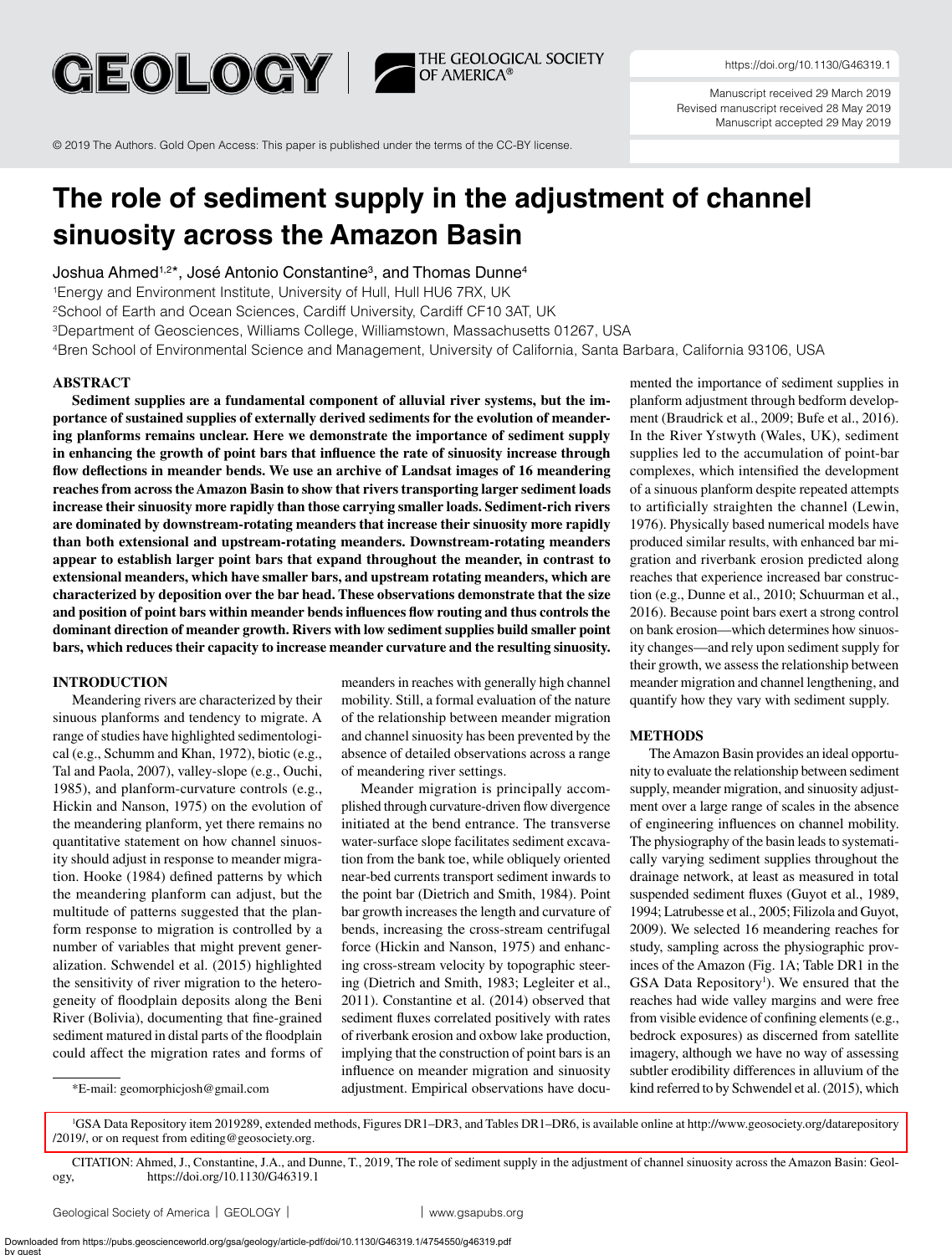

**Figure 1. A: Amazon drainage basin symbolized by physiographic province and labeled with reach abbreviations: Xi—Xingu; Pu—Purus; Jt—Jutai; It—Ituí; Cu—Curuca; Pt—Putumayo; Na—Nanay; Hu—Huallaga; Uc—Ucayali; B1, B2, B3—Beni; M1, M2, M3—Mamoré; Ma—Madre de Díos. Exact reach coordinates can be found in Table DR1 (see footnote 1). Average annual width-normalized total suspended sediment flux (TSS, in megatons per meter of river channel width per year) values for each physiographic province are indicated; further information on their collection and representation can be found in the Data Repository. Dashed white box indicates reaches (excluding M3) resolved by near-annual imagery; remaining reaches are resolved at near decadal time scales. B: Meander symmetry index (σ) and exemplary scenarios. Clockwise from top left: σ is ratio of total eroded area produced between first (***t***0) and final year (***t***1) of record in downstream (***D***) versus upstream portions (***U***) of meander. Each meander is divided through bend apex as characterized by point of maximum curvature (star-ended vertical dashed line) of earliest centerline (***t***0), and erosional areas are bounded by inflection points (curvature minimum) derived from connected reach segments (S1, S2, etc.) along** *t***0 centerline. Extension occurs when ratio between down- and upstream eroded areas is within range 0.90 < σ < 1.05, downstream rotation is where ratio is >1.05, and upstream rotation is where ratio is <0.90.**

are incorporated into our average effects. Total suspended sediment (TSS) flux data compiled from various sources by Constantine et al. (2014) were normalized by bankfull channel width, because wider channels can convey larger sediment loads, and used as a proxy for the bed material supply to each reach, which was necessary in the absence of direct measurements of bed material flux (Table DR2).

Multispectral Landsat images from 1984 to 2014 were used to delineate bankfull channel margins. Reach imagery for three rivers (Mamoré, Beni, and Madre de Díos) was obtained at a near-annual resolution (Fig. 1A), while the remaining reaches had a temporal spacing of ~10 yr. The average bankfull channel width of each reach was measured along straight sections of river  $(n > 20$  per reach). The bankfull channel boundary was delineated by selecting a representative pixel threshold at the channelbank interface using the normalized difference vegetation index from composite images. The boundary was vectorized and used to generate centerlines for each year on record. After Micheli et al. (2004), overlapping centerlines between sequential time steps were then used to calculate reach-averaged channel migration rates  $(M_R)$ , reported in units of channel widths per year.

The near-annual resolution of Landsat imagery available for the Mamoré, Beni, and Madre de Díos rivers allowed us to directly measure the fractional change in sinuosity resulting from channel migration (*S*\*) as the following:

$$
S^* = \frac{1}{S_1} \left( \frac{S_2 - S_1}{t_2 - t_1} \right),
$$
 (1)

where  $S_1$  and  $S_2$  are channel sinuosity at the first and second time steps, measured as the ratio of reach length to valley length, and *t* is time. For the decadal data set where cutoffs were unavoidable, we determined *S*\* using a modified relation derived by Constantine and Dunne (2008, their equation 4), in which:

$$
S^* = M^* + \frac{fL}{M_1} \frac{\Delta n}{\Delta t},\tag{2}
$$

where  $M^*$  is the fractional change in channel length measured directly from imagery between time steps, *f* is the fractional change in channel length resulting from meander cutoff, *L* is the characteristic length of a cutoff event in channel-width units,  $M<sub>1</sub>$  is the reach length at the first time step in channel-width units, and *n* is the number of cutoff events between time steps. Equation 2 was solved using information derived from our Landsat imagery (Table DR3) and from Constantine and Dunne (2008).

We developed a meander symmetry index (σ) to ensure a quantitative and repeatable method for describing the direction of planform geometry change resulting from meander migration (Fig. 1B). A symmetry index was calculated for each meander as defined by the ratio of the eroded areas created in the upstream versus downstream portions of the meander (see the methods in the Data Repository). Large  $σ$ values are indicative of downstream rotation, while small values describe more extensional or upstream bend deformation. In total, 281 measurements were made of reach-averaged channel migration rate  $(M_R)$  and  $S^*$ , while 16 measurements of σ were formed from reach-median val-

ues of individual  $\sigma$  measurements. We selected the reach-median metric to capture broad-scale meandering behavior that would otherwise be obscured by inter-meander variability.

#### **RESULTS AND DISCUSSION**

Fractional change in sinuosity resulting from channel migration (*S*\*) increases for rivers with greater rates of sediment supply, a pattern that is consistent for both the annual and decadal data sets (Fig. 2A). Rivers with TSS fluxes  $>0.05$  Mt m<sup>-1</sup> yr<sup>-1</sup> increase their sinuosity significantly more rapidly than those with lower sediment loads. This relationship suggests that rivers characterized by high TSS fluxes undergo more rapid meander migration and sinuosity increase (Fig. 2B).

Reach-median  $\sigma$  indices positively correlate with increasing sediment load (Fig. 3A). Median σ values range from 0.95 to 3.25 (with variability described by the interquartile range [IQR] 0.50–2.46) for the decadal data, and from 1.39 to 3.55 (IQR 0.43–3.81) for the annual data (Table DR4).  $S^*$  is positively correlated with differences in meander deformation style (Fig. 3B), with rivers characterized by  $\sigma > 1.50$  experiencing, on average, more than four times greater sinuosity change than rivers where  $\sigma$  <1.50. Frequency distributions of  $\sigma$  values for each reach (Fig. DR1 in the Data Repository) illustrate that most meanders (36%–76%) rotated downstream (1.05  $< \sigma$  < 5.0). The percentage of meanders with symmetry indices >5.0 increased for sedimentrich rivers in the basin, with up to 14% of their meanders having indices between 10.0 and 15.0. Although median values are all >1.0, a fraction of meanders within each reach (14%–47%) exhibit σ values <0.90, reflecting upvalley meander migration. Most upstream-rotating meanders are in reaches with moderate (<0.035 Mt m−1 yr−1) sediment loads (Fig. DR1; Table DR2). Extensional meanders are consistently rare, comprising only 5%–24% of meanders across all reaches. In three sediment-rich reaches (M1, Hu, and Uc; Fig. 1A), 18%–24% of the meanders are extensional, which may be explained by the large number of temporally clustered cutoff events (2–13), which reduces the population of mature asymmetrical meanders on the reach.

Our results suggest a link between sediment supply and meander deformation, driven by sediment sequestration on point bars. Bar growth augments the curvature-driven components of the force balance driving sediment transport and bank erosion (Dietrich and Smith, 1983). Rivers with greater sediment loads can deposit this material as water shoals over the point bar and momentum diminishes in the lee, or as material is transported across the channel by transverse near-bed currents (Dietrich and Smith, 1984; Frothingham and Rhoads, 2003). Experimental evidence suggests that point bars grow preferentially in the downstream direction as sediment is deposited

Downloaded from https://pubs.geoscienceworld.org/gsa/geology/article-pdf/doi/10.1130/G46319.1/4754550/g46319.pdf by guest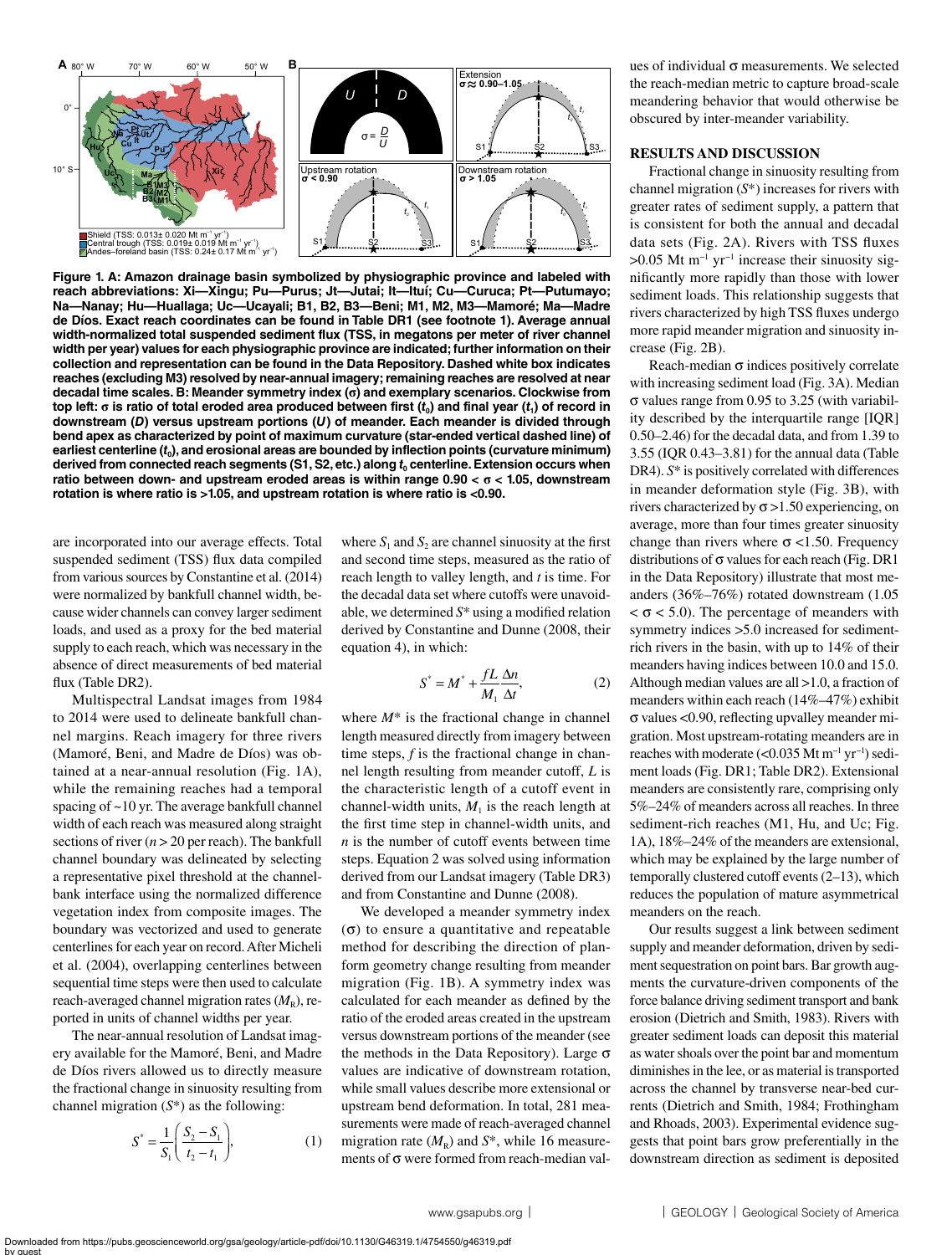

**Figure 2. A: Width-normalized total suspended sediment flux (TSS, in megatons per meter of channel width per year) plotted against fractional change in channel sinuosity (***S***\*, per year). Solid triangles represent decadal data set, while open circles represent temporally averaged data points from annually resolved data set. Reach names are labeled according to abbreviations in Figure 1A. B: Average annual channel migra**tion rate ( $M<sub>B</sub>$ , in channel widths [ch-w] per year) **related to fractional change in channel sinuosity through time (***S***\*, per year). Solid triangles are derived from decadally resolved data set, and open circles indicate** *S***\* values calculated for rivers from annually resolved data set. Statistical characteristics have been withheld from the figures, but are available in Table DR6 in the Data Repository (see footnote 1).**

at the tail or on the margins of the bar (Dietrich et al., 1979; Pyrce and Ashmore, 2005; Braudrick et al., 2009). Frequent deposition associated with greater sediment fluxes should result in faster outward and downstream bar growth, enhancing the displacement and retention of high-velocity flows near the outer bank downstream of the meander apex. Downstream-rotational meanders experience more-sustained curvature-driven transfer of momentum to the outer bank and have well developed secondary circulation cells that facilitate the growth of longer, more developed point bars that begin at the upstream inflection (Abad and Garcia, 2009a, 2009b).

Upstream-rotating meanders were observed in all reaches and were especially common in reaches with low sediment loads. Although reported less frequently in the literature, upstreamrotating meanders have been previously documented (e.g., Seminara et al., 2001; Duan and Julien, 2010). Upstream rotation has been attributed to spatial variations in the erodibility of bank materials (Posner and Duan, 2012; Schwendel et al., 2015), to backwater effects caused by meander cutoff (Schwenk and Foufoula-Georgiou, 2017), and to the upstream valley orientation of tightly curved meanders (Abad



**Figure 3. A: Width-normalized total suspended sediment load (TSS) plotted against reachaveraged meander symmetry index (σ). Dashed black line partitions data at extensional meander threshold (σ** ≈ **1). Bars indicate statistical dispersion represented by interquartile range of symmetry indices for meanders on each reach. Solid triangles represent decadal data set, while open circles represent annual data set. B: Reach-averaged meander symmetry index (σ) plotted against fractional change in channel sinuosity (***S***\*). Reaches are labeled according to abbreviations in Figure 1A.**

and Garcia, 2009b). The role of low sediment supply and potentially slow bar growth in the initiation of upstream rotation requires further examination. However, our observations suggest that upstream-rotating meanders are associated with compound bend development or with sediment deposition at the bar head (Fig. DR2). Protruding sediment lobes are then generated that promote localized bank erosion upstream of the meander apex, similar to the observations of Nanson (1980) and Hagstrom et al. (2018).

We assessed the low-flow subaerial extent of point bars for three meanders on the Beni River (Fig. 4) to discern whether the direction of planform geometry change was related to systematic patterns of bar growth. In meanders with high  $\sigma$ values, bars tended to be longer, more continuous, and wider between inflection points. Conversely, extensional meanders had narrower, sometimes discontinuous, bars with smaller surface areas (Table DR5). Our observations are similar to those made in the laboratory experiments of Abad and Garcia (2009b), who observed larger, betterdeveloped bar forms in downstream-rotational meanders. They attributed this development to the rapid cross-stream transition of the highvelocity core in response to the change in local curvature, which facilitated the development of stronger helical circulation cells and quicker establishment of the inner-bank bar.



**Figure 4. Meander deformation and point bar extents for three meanders on Beni River. On left, subaerial point bar extents are outlined in black on Landsat imagery converted to display normalized difference vegetation index (NDVI). On right, extents of point bars in five discrete years are displayed after extraction from Landsat imagery; warmer colors indicate younger deposits. Flow direction, meander symmetry indices (σ), and direction of bend movement are all annotated. Direction of movement was determined by visually inspecting bend for approximate trajectory between images. Each bend is prescribed a fractional change in sinuosity (***S***\*) value calculated using the regression equation generated by fitting a power function**  $(S^* = 0.0005\sigma^{3.33})$  **to the data in Figure 3B; associated arrows indicate rates of channel lengthening. Bar areas and meander locations are specified in Table DR5 in the Data Repository (see footnote 1).**

Channel stability analysis suggests that in lowsinuosity rivers with poorly developed meanders, point bars are suppressed in favor of migrating alternate bars (Tubino and Seminara, 1990). In the Amazon Basin, this has been observed on rivers with low sediment supplies (e.g., Xingu River), while more sinuous channels (e.g., Beni River) are characterized by fixed point bars and high sediment loads (Monegaglia et al., 2017). Rivers enriched with sediment can construct point bars more rapidly, increasing bend length and channel curvature while facilitating channel migration. A positive feedback is initiated wherein greater sediment loads encourage bar growth and channel curvature, ultimately exceeding the curvature threshold required for the persistence of fixed point bars over migrating bars. Rivers in which meanders are unable to grow as quickly fail to attain the necessary curvature required to establish permanent fixed bars, therefore limiting sinuosity growth.